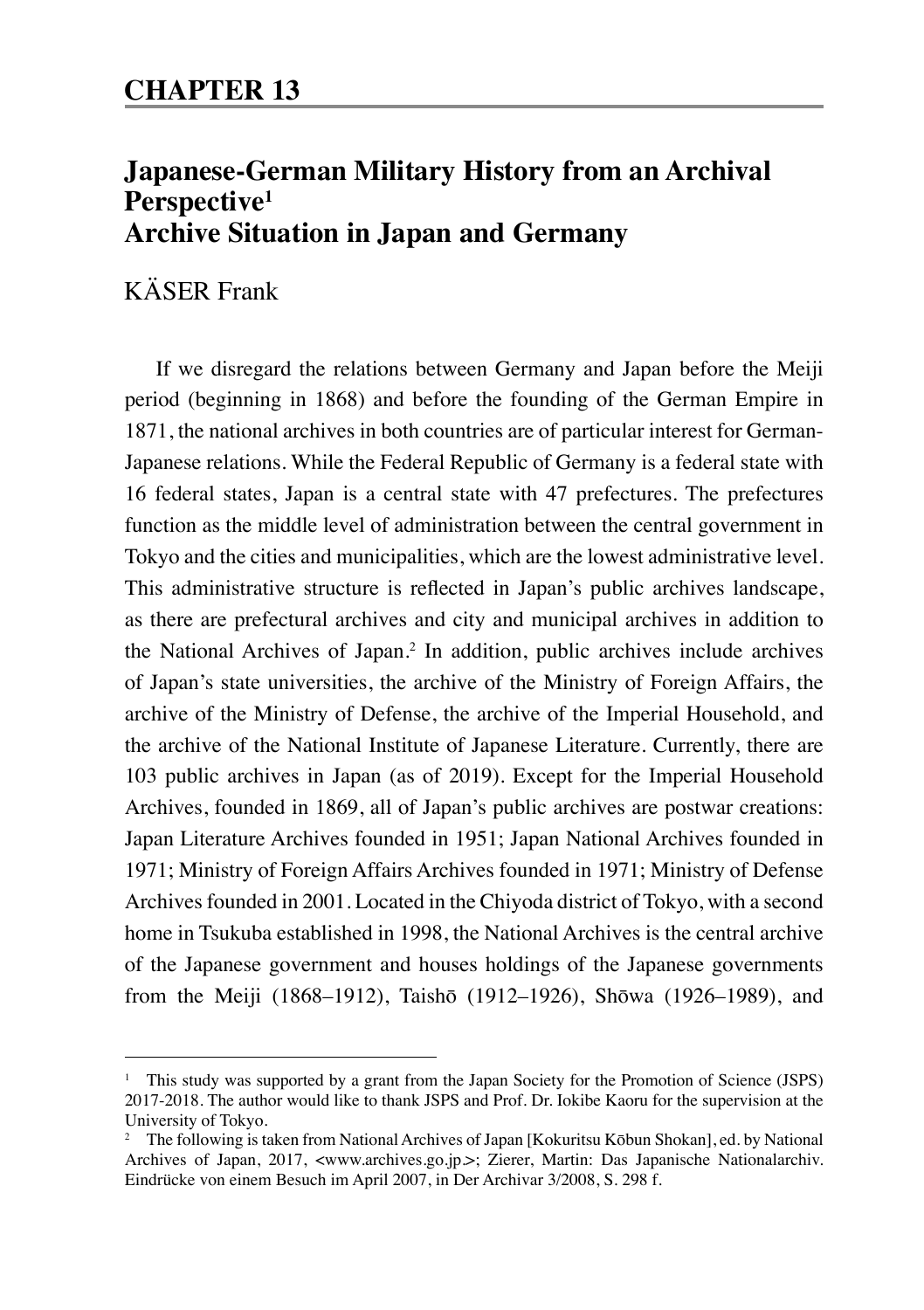Heisei (1989–2019) periods and the ending Edo (1600–1868) period. In addition to these archival holdings, the National Archives of Japan still manages the Meiji era Cabinet Library, and serves as the final archive for the Cabinet, Ministry of the Interior, Ministry of Posts and Telecommunications, Ministry of Justice, Ministry of Finance, Ministry of Land, Infrastructure, Transport and Tourism, Ministry of Defense, Ministry of Trade and Industry, and Ministry of Health and Welfare. The National Archives of Japan currently holds 72 shelf kilometers of records, 35 of which are located in Tokyo and 37 in Tsukuba. Records are appraised on a statutory basis (Public Archives Law (Archives Law) of 1987 and National Archives Law of 1999) in close consultation between the Cabinet and the National Archives. So-called transfer plans regulate the transfer of documents from the ministries to the National Archives. The Cabinet, and especially the Prime Minister, plays an influential role in this process, as the cassation of records after the expiration of the retention period in the ministries is possible in principle before consultation with the National Archives. Records worthy of archiving include written materials that provide information about the political actions of the state, legal documents that are of interest to citizens, written materials that concern nature, the environment and society, written materials that are important to the history, culture, science of Japan, and finally written materials that concern national events. In addition, the Cabinet may designate important documents to be archived. After disinfection, indexing and cataloging in a database, which is done at the record level, the archival materials are digitized and made available to the public within one year, unless special legal regulations prevent this. Storage in the stack area takes place at 55% relative humidity and a constant 22°C.

On a national level, Germany has the so-called Bundesarchiv, which is responsible for the historical records of the Federal Republic and its legal predecessors.3 In addition to the Federal Archives as the national archive, there are 16 state or regional archives responsible for the records of the federal states and their territorial predecessor institutions. For the Japanese historian, who is not familiar with the federal system of Germany, a complicated situation arises, since the federal character of the German administration finds its counterpart in the

<sup>3</sup> Franz, Eckhart, Lux, Thomas: Einführung in die Archivkunde, Darmstadt9 2018, p. 25.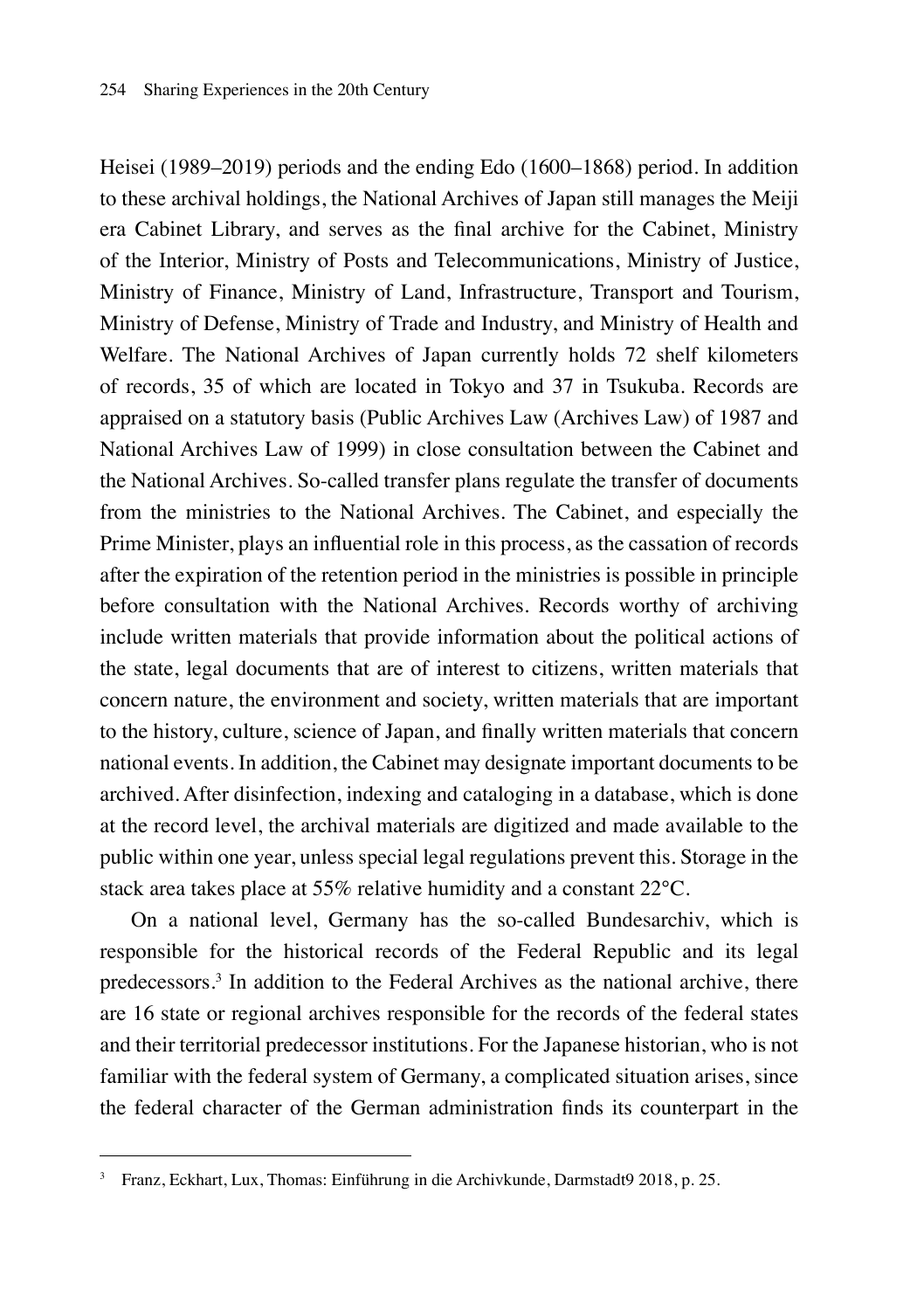archival system.4 In addition to the Federal Archives as the central institution for the records of the Federal Republic and its legal predecessors (the German Reich), there are the Political Archives of the Foreign Office as the old registry with final archival function for the Foreign Office and the Federal Archives Military Archives (BA-MA) as the archives for the records of the German military and the German armed forces in Freiburg im Breisgau. Two main sites (Koblenz and Berlin-Lichterfelde) and additional sites in Bayreuth (Lastenausgleichsarchiv) and at Fehrbelliner Platz (Filmarchiv) obviously make it difficult for the Japanese researcher to comprehend the structure of the German archival system when, in addition to the Bundesarchiv, there are other state archives of the federal states that come into question for sources for German-Japanese relations.

In Japan, as in Germany, there are national archives for the records of the federal and central governments, respectively, while in both cases it can be stated that the ministries of foreign affairs and defense each maintain their own archives. In terms of sheer quantity, the Federal Archives currently hold 7.6 times more shelf kilometers of files and 11.6 times more staff than the Japanese National Archives:

|         | Shelf kilometers of files (km) | Staff (person) |
|---------|--------------------------------|----------------|
| Japan   | 70<br>∼                        | 188            |
| Germanv | 488                            | 2,100          |

### **Archive History**

Japan and Germany can look back on a long tradition of preserving cultural assets, which is reflected in a diverse archive landscape. In both countries, written records in archives and cultural heritage institutions date back to the beginning of writing. While in Germany the separation of administrative records and archives began gradually with the French Revolution,<sup>5</sup> in Japan this separation was not made until after 1945. For almost a hundred years, administrative records in Japan

<sup>4</sup> Iokibe, Kaoru: Doitsu Kōbun Shokan Hōrōki, in Rekishi Gaku Kenkyū 2/2017, pp. 19-23; Iokibe,

K.: Donyoku no Mukui. Doitsu Shiryō kara mieru Jōyaku Kaisei Shi, in Rekihaku 209, 7 (2018), pp.  $2 - 5.$ 

<sup>5</sup> Eckhart, Lux, p. 20.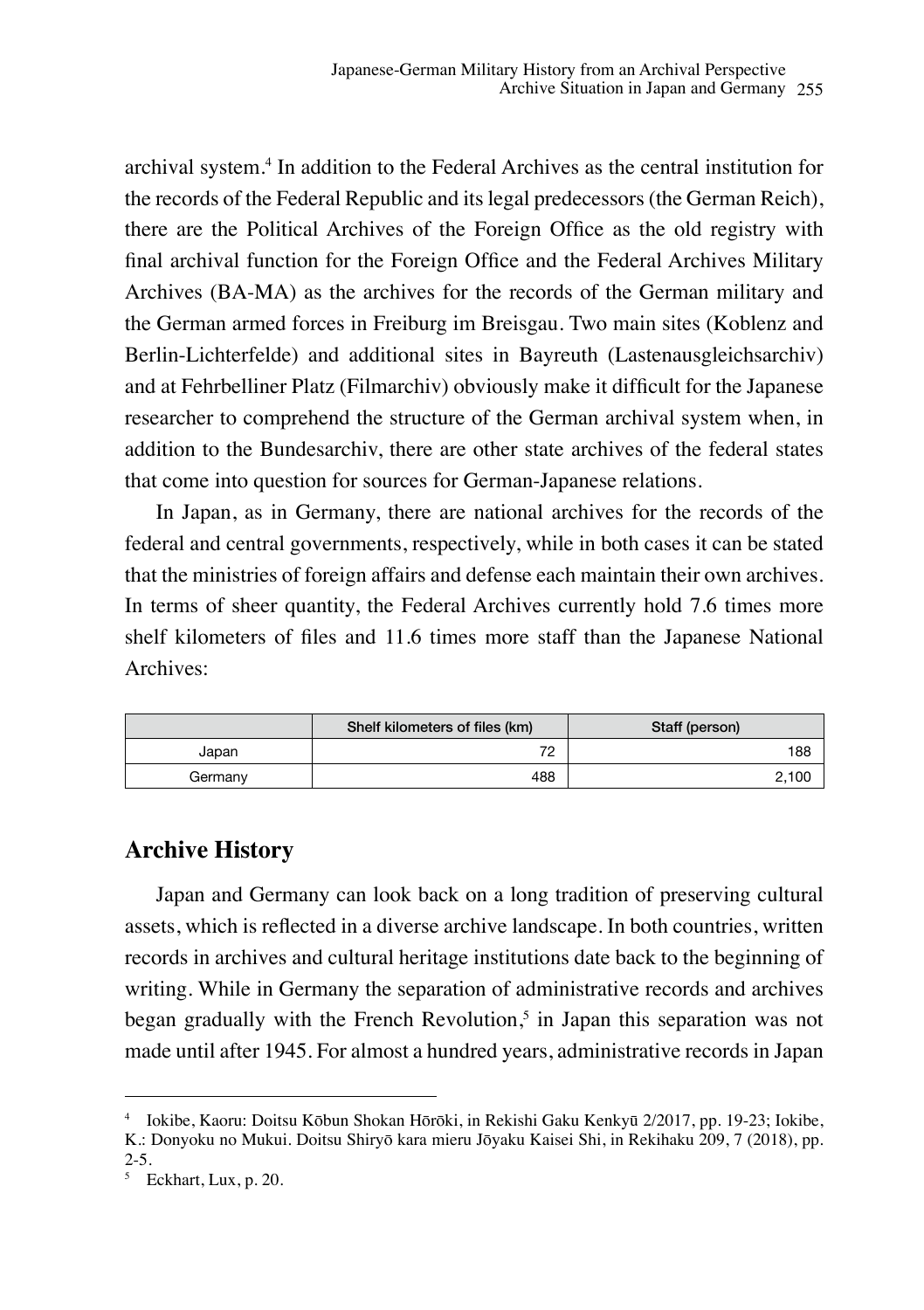were managed by the authorities themselves in registries; a need for archiving was only recognized beginning in 1956, which then led to the establishment of the Japanese National Archives in 1971.<sup>6</sup> In the same year, the archives of the Ministry of Foreign Affairs were established, followed by the construction of a new archive building as House II in Tsukuba in 1998 and the establishment of the archives of the Ministry of Defense in 2001. The year 1999 is significant for the Japanese National Archives because until that time it was under the Prime Minister's authority, and it was not until that year by legislation that it was recognized as an independent administrative institution. In addition, measures for a digital archive initiated in the 1990s were implemented with the opening of the Japan Center for Asian Historical Records (JACAR) platform in 2001. The reason for the establishment of a digital platform was the 50th anniversary of the end of the war in 1995, which Prime Minister Murayama took advantage of to make historical material available digitally to Japan's neighboring countries. However, the material available in JACAR is not "born digital material," but historical written material that is constantly being digitized. As of 2017, 2.1 million records over 30 million graphic units can be viewed there. JACAR's mission is to enable anyone interested in Japanese history: "to search and view materials anytime and anywhere for free. Users can print graphical contents and download data for free."7

The Federal Archives in Germany can trace its foundation back to the predecessor institution of the Reich Archives in 1919. The Bundesarchiv was founded in 1952<sup>8</sup> and took over records from the Reich and its predecessor institutions dating back to 1411. While Japan can be considered more advanced and progressive than Germany in digitization, archival legislation in both countries began in 1987: Baden-Württemberg was the first state to enact an archive law in 1987, while in Japan the so-called Kōbun Shokan Hō archive law was enacted in the same year. With the Federal Archives Act of 1988 (amended in 2017), Germany also has an archive law at the national level.<sup>9</sup>

<sup>6</sup> National Archives of Japan [Kokuritsu Kōbun Shokan], ed. By National Archives of Japan, 2017, p. 29; Zierer, p. 298.

<sup>7</sup> National Archives of Japan [Kokuritsu Kōbun Shokan], ed. by National Archives of Japan, 2017, p. 25.

<sup>8</sup> Eckhart, Lux, p. 29.

<sup>9</sup> Eckhart, Lux, pp. 57-62; National Archives of Japan [Kokuritsu Kōbun Shokan], ed. by National Archives of Japan, 2017, p. 29.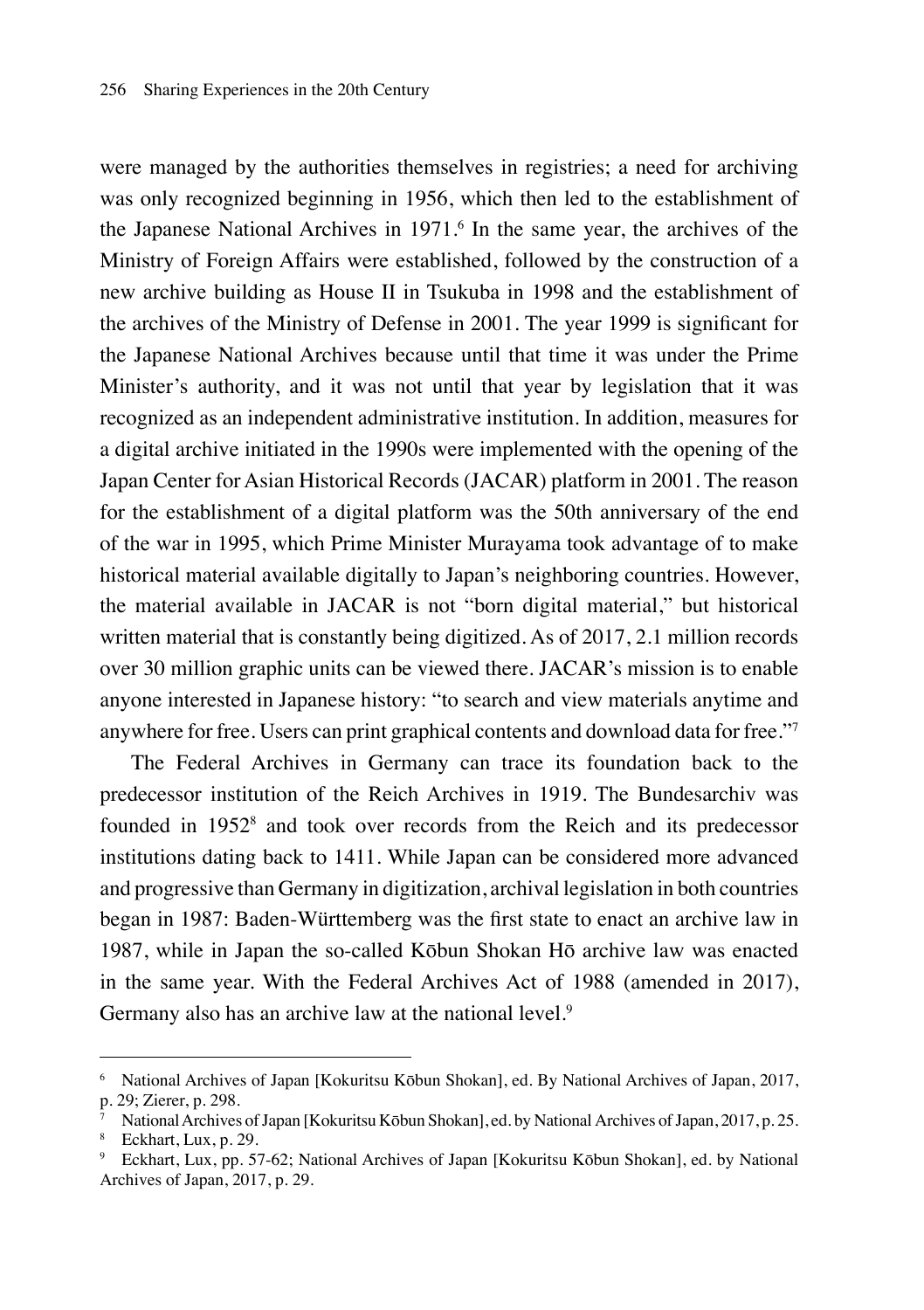#### **In the Context of Military History**

Various topics relating to Japanese-German relations until 1945 and illustrating the diversity of the mutual exchange that took place and the influence that was exerted, including some concerning military history, have been explored and studied in both Japan and Germany. In my paper, I will use these topics to expand on foci of research and use a comparison of archives and previously neglected topics to elaborate on research desiderata.

While the beginning of a joint development in the military histories of the two countries is marked by the foundation of the modern empire in Japan in 1868 and the foundation of the German Empire in 1871, their national histories are often paralleled against a backdrop of mutual exchange and influence and referred to jointly. Due to the primarily Anglo-American influence on it, historiographers have referred to both countries as "latecomers," whereas historians influenced by leftist intellectual thought have attributed Germany a "special approach" (Sonderweg) on its way to becoming a parliamentary-democratic society. These judgments are principally based on a teleological view whose emergence was facilitated by the knowledge of the histories of the two countries in the 1930s, the joint alliance with fascist Italy in 1940 (Tripartite Pact) and the end of the war in 1945 and the subsequent period of occupation. Especially Germany's role as an advisor of general staff officers on the modernization of the Japanese army, the Japanese general staff, the officer training and the top-level structure is said to have had an effect on German-Japanese relations. Particular mention should be made of the right of direct access of the general staff and the admiralty (Immediatrecht or Immediatvortragsrecht), which was introduced in the Japanese military on the basis of the Prussian-German model.10 The following men worked as military advisors in Japan from 1885 to 1890:

- Jacob Meckel (1842–1906): 1885–1888
- Hermann von Blankenburg (1851–1922): 1886–1888
- Heinrich Emin von Wildenbruch (1842–1893): 1888–1890.

<sup>10</sup> Krebs, Gerhard: Japan und die Preussische Armee, in Japan und Preußen, ed. by Krebs, Gerhard (Monographien, hg. v. Deutschen Institut für Japanstudien, Bd. 32), München 2002, pp. 125-144.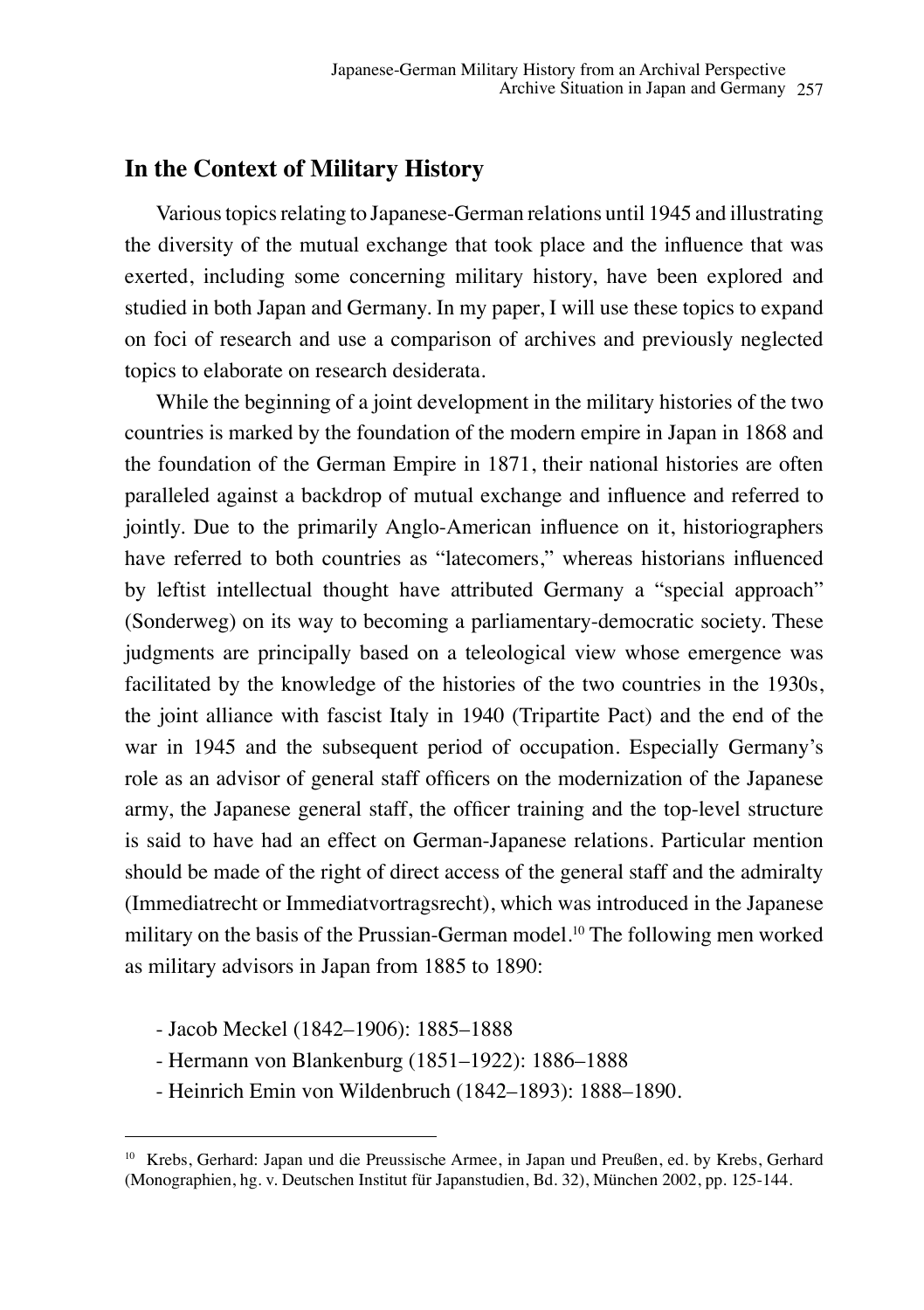In literature, their activities are regarded as the origin of an "ill-fated affinity" (Verhängnisvolle Wahlverwandtschaft) between Japan and Germany, $11$  which formed the basis of a particular closeness between the countries and, together with other factors, later facilitated a Japanese-German military alliance.

In the period before 1914, more than 450 Japanese officers underwent training in Germany, almost 200 of them later becoming generals and admirals.<sup>12</sup>

| Japanese officers in Germany 1868-1914 |          | Those who later became generals or admirals |
|----------------------------------------|----------|---------------------------------------------|
|                                        | (Person) | (Person)                                    |
| 450                                    |          | almost 200                                  |

As for the German side, no German officers underwent training in Japan prior to the Russo-Japanese War. It was only after what Japan saw as a victory in the Russo-Japanese War in 1905 that Germany felt the urge to send officers to the country. Compared to the number of officers Japan sent, the number Germany sent to Japan was low:

| German officers in Japan after 1905 | (Person) |
|-------------------------------------|----------|
|                                     |          |

These data can be verified today with the aid of holdings in German and Japanese archives. On the German side, the Political Archive of the Foreign Office (Politisches Archiv des Auswärtigen Amtes – PAAA) and the Military Division of the Federal Archives (Bundesarchiv-Militärarchiv – BA-MA) are the relevant institutes:<sup>13</sup>

<sup>11</sup> Martin, Bernd: Verhängnisvolle Wahlverwandtschaft: Deutsche Einflüsse auf die Entstehung des modernen Japan, in Deutschland in Europa. Kontinuität und Bruch, ed. by Dülffer, J., Berlin 1990, p. 97.

<sup>12</sup> Hartmann, Rudolf: Japanische Offiziere im Deutschen Kaiserreich 1870-1914, in Japonica Humboldtiana 11 (2007), pp. 93-158.

<sup>13</sup> All figures are taken from Hartmann, Rudolf, p. 157.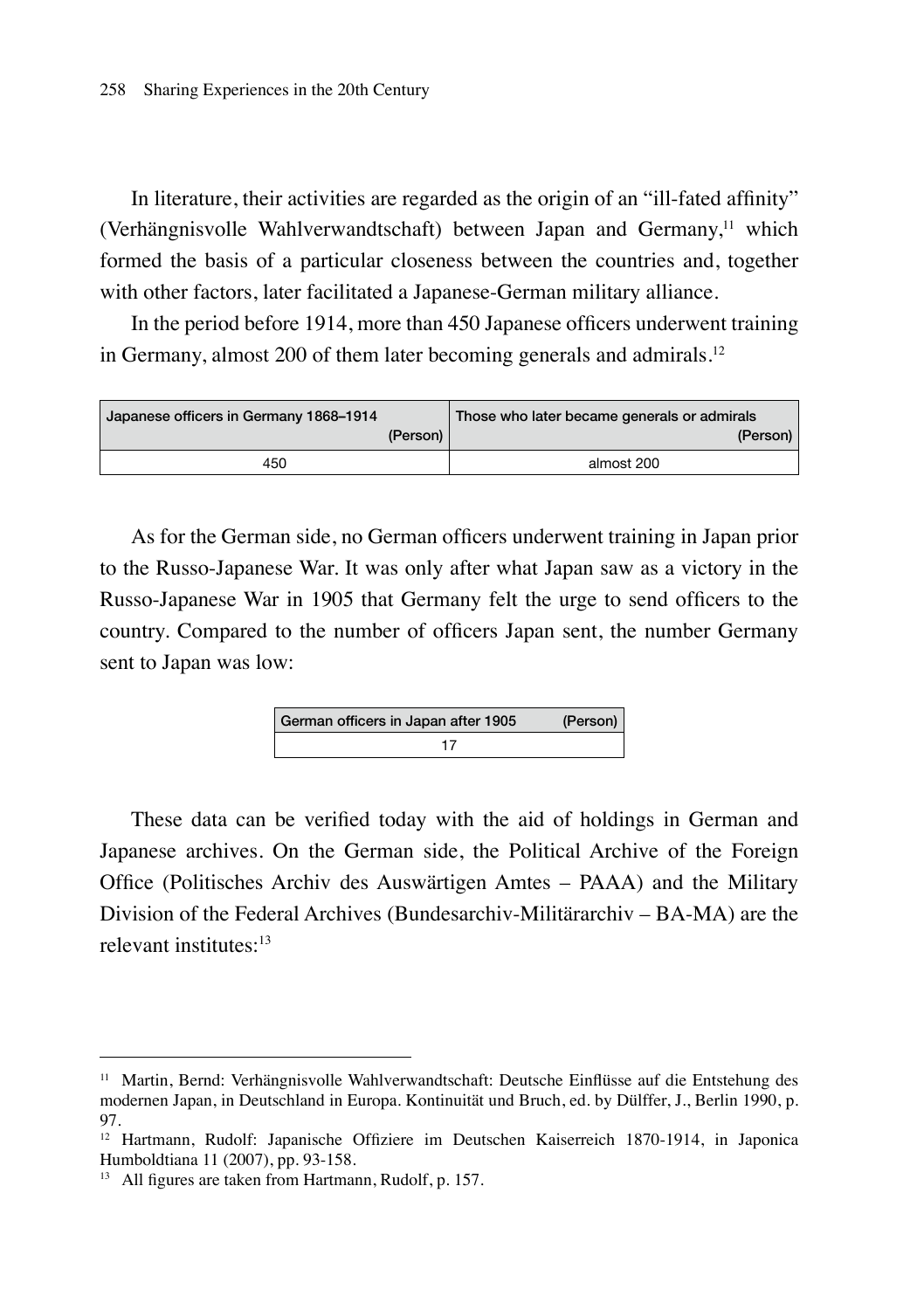| <b>PAAA</b>                                                                                                                                                                        | <b>BA-MA</b>                                                                                                                                                                                                                                                                                                                                                                                                                                                                                                                                                                                                                          |
|------------------------------------------------------------------------------------------------------------------------------------------------------------------------------------|---------------------------------------------------------------------------------------------------------------------------------------------------------------------------------------------------------------------------------------------------------------------------------------------------------------------------------------------------------------------------------------------------------------------------------------------------------------------------------------------------------------------------------------------------------------------------------------------------------------------------------------|
| (Political Archive of the Foreign Office)                                                                                                                                          | (Military Division of the Federal Archives)                                                                                                                                                                                                                                                                                                                                                                                                                                                                                                                                                                                           |
| Japanese military and naval affairs<br>(Militär- und Marineangelegenheiten)<br>November 1882 to March 1920<br>Total: 25 volumes<br>That is approximately 0.5 shelf meters of files | III Militaria Generalia 120:<br>Files concerning the permission of Japanese<br>personnel to enter military, education and training<br>institutes on this side or to render service in or<br>receive information at units on this side and the<br>Imperial Navy.<br>Vol. 1: January 1906–June 1911<br>Vol. 2: July 1911-September 1913<br>III Militaria Generalia 157:<br>The admittance of Japanese princes to the German<br>naval academy.<br>Vol. 1: January 1887-January 1892<br>Vol. 2: May 1892-January 1896<br>IV Militaria 167<br>Files concerning the sending of Japanese officers,<br>Jan 1887-Jan 1892.<br>Total: 5 volumes |

On the Japanese side, the holdings on Jacob Meckel are kept at the Archive of the Ministry of Defense, which makes its holdings available in digital form via the National Archives of Japan. Thirty-two file units bearing reference to him can be accessed by entering the search term "Meckel" into JACAR.

For the period before 1914, research also dealt with German policy on the Far East and its influences on Japan and the Boxer War as a "colonial war in China" in 1900/1901.14

Regarding World War I, the military confrontation over Qingdao and the protectorate (Japanese-German War) from August to November 1914 only played a minor role in Japanese-German relations compared to the treatment of German prisoners of war who went to Japan as a consequence of that war and were imprisoned there until 1920. The files on the German prisoners of war are distributed over the aforementioned institutes and the Archive of the Japanese Foreign Ministry:

<sup>14</sup> Wippich, Rolf-Harald: Japan und die deutsche Fernostpolitik 1894 – 1898. Vom Ausbruch d. Chines.-Japan. Krieges bis zur Besetzung d. Kiautschou-Bucht, Stuttgart 1987; Leutner, Mechthild, Mühlhahn, Klaus (eds.): Kolonialkrieg in China. Die Niederschlagung der Boxerbewegung 1900- 1901, Berlin 2007.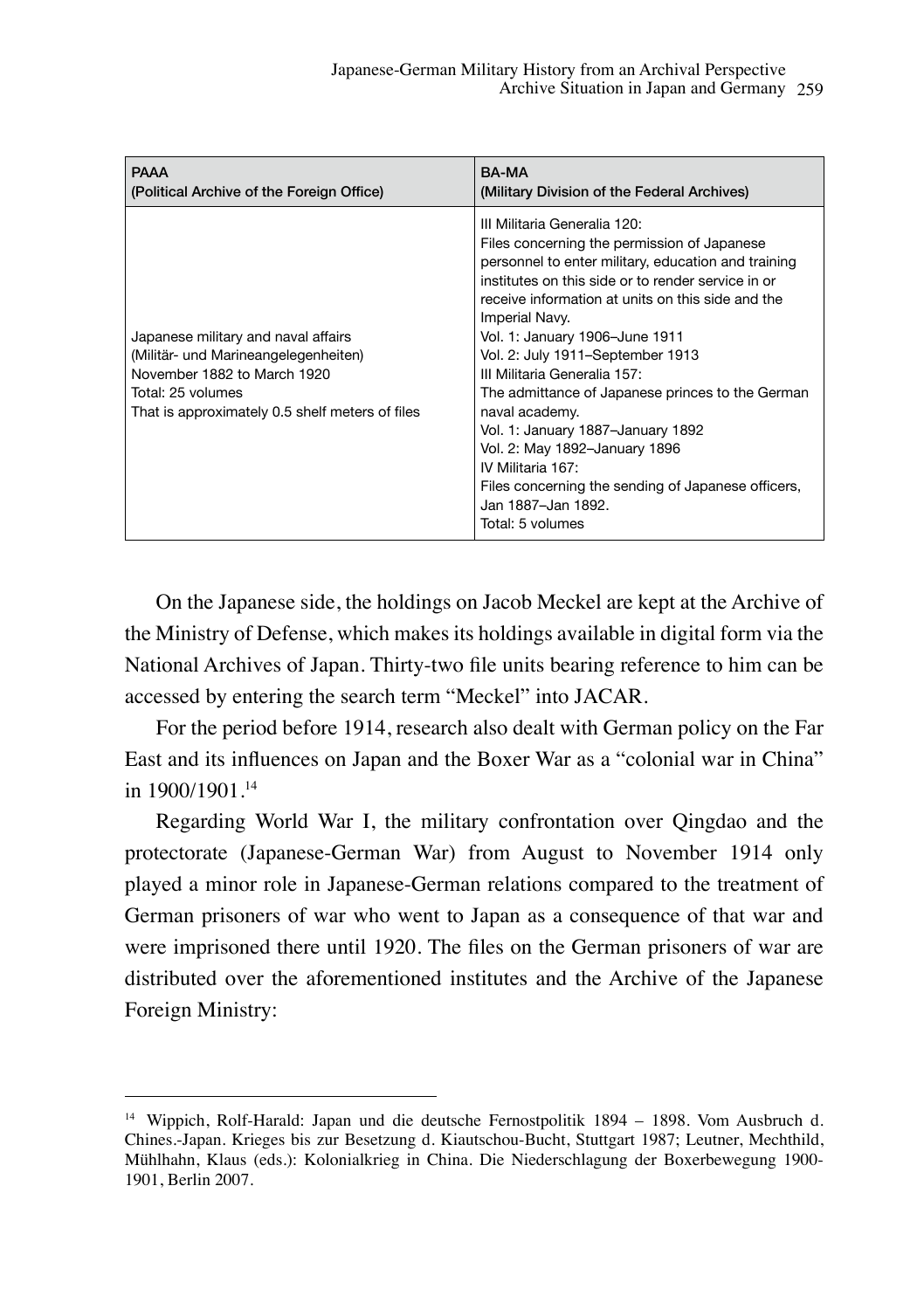| PAAA (PAFO)                                 |
|---------------------------------------------|
| Military Division of the Federal Archives   |
| Archive of the Japanese Ministry of Defense |
| Archive of the Japanese Foreign Ministry    |

There are other collections in both Japan and Germany that can be considered, but their nature does not allow them to be counted among archival holdings:

| German Institute for Japanese Studies (Tokyo) | ドイツ日本研究所 |
|-----------------------------------------------|----------|
| The Naruto German House, Japan                | ドイツ館     |
| German Historical Museum, Berlin              | ドイツ歴史博物館 |

At this point, I would like to compare the structural conditions of the archival landscape in Japan and Germany.

In both countries, the holdings mentioned are kept in public archives, i.e. the archives mentioned are publicly administered.

There are 103 public archives in present-day Japan; with the exception of the archives of the Imperial Household founded in 1869, they are all products of the post-war period:

| Archive                                     | <b>Number</b> | Year of Foundation |
|---------------------------------------------|---------------|--------------------|
| <b>National Archives</b>                    |               | 1971               |
| Court Archive                               |               | 1869               |
| Literary Archive                            |               | 1951               |
| Archive of the Japanese Foreign Ministry    |               | 1971               |
| Archive of the Japanese Ministry of Defense |               | 2001               |
| Prefectural archives                        | 40            | <b>Since 1959</b>  |
| City archives                               | 11            | 1977-2014          |
| Municipal archives                          | 34            | 1967-2018          |
| University archives                         | 12            | 1963-2016          |
| Archive of the Bank of Japan                |               | 1982               |
| Total                                       | 103           |                    |

The archives were founded in the post-war period because the end of the war in 1945 and the end of the period of occupation in 1952 made it necessary for Japan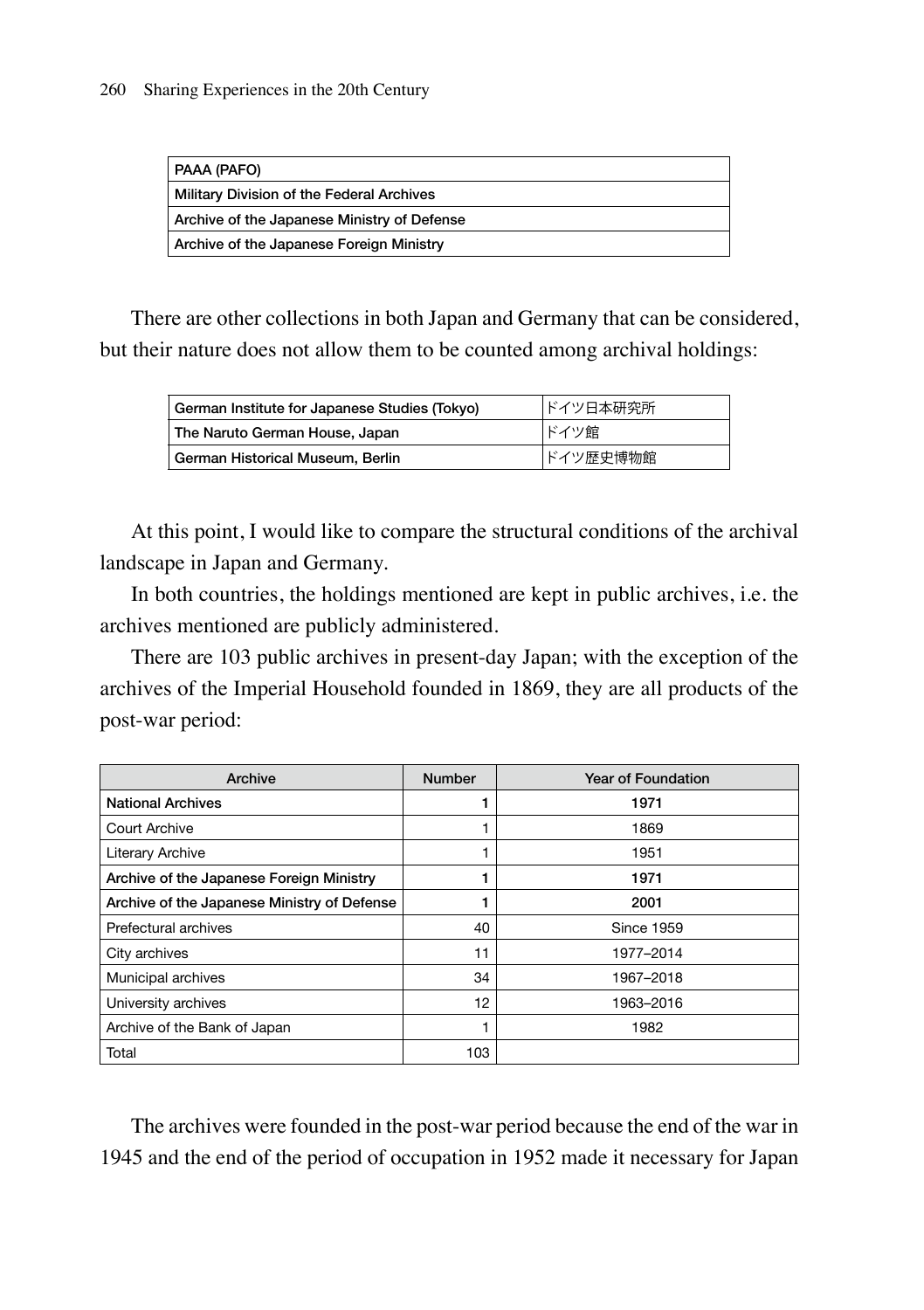to archive official written material that had previously been kept at the authorities' record offices. A start was made at the prefectural level, with Yamaguchi founding a prefectural archive in 1959. This was followed at the national level by the foundation of both the National Archives and the Archive of the Foreign Ministry in 1971. The foundation of the National Archives resulted in the transfer of the file holdings of all the Japanese ministries but the Foreign Ministry, which maintains its own archive to this day, and the Japanese Ministry of Defense established its own archive in 2001. The website of the National Archives is the only medium that can be used to take a joint look at the holdings as long as they continue to be kept separately in different locations. As mentioned before, there is a similarity with Germany where the Federal Archives exist as a national archive while the Foreign Office maintains its own archive, and the records of the Federal Ministry of Defense are transferred to the Military Division of the Federal Archives.

Holdings on military history that are relevant to a joint Japanese-German military history are therefore kept at the national level at the following archives.

| In Germany                                                     | In Japan                                 |
|----------------------------------------------------------------|------------------------------------------|
| PAAA                                                           | Archive of the Japanese Foreign Ministry |
| Military Division of the Federal Archives<br>(Freiburg i. Br.) | Archive of the Japanese Foreign Ministry |
| Federal Archives (Lichterfelde-West)                           | <b>National Archives</b>                 |

The institutes mentioned contain the archival holdings that are kept in accordance with the principle of provenance. This is the crucial difference to the so-called collections concerning German prisoners of war in Japan in the period from 1914 to 1920. Collections at the German Institute for Japanese Studies (Tokyo), The Naruto German House (Naruto), and the German Historical Museum (Berlin) are not holdings that have grown naturally, but the result of a selection of aspects made by the collector or the collecting institute. Nevertheless, these institutes in Japan and Germany perform the archival tasks of assessing, sorting, classifying and preserving cultural assets.

Another difference between the so-called collection assets and archival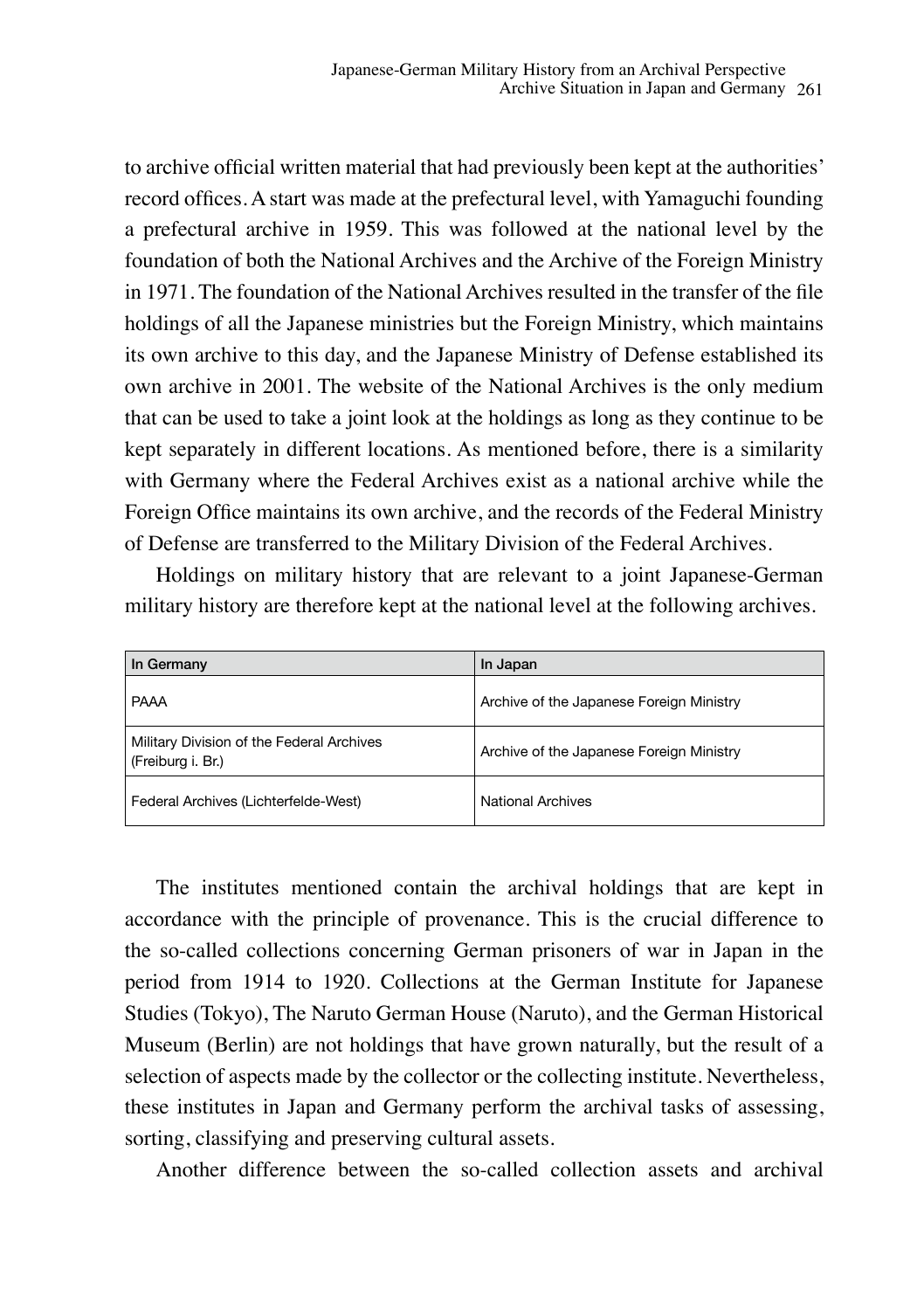material lies in the legal regulations governing the two types of cultural assets. In Japan and Germany, archival material is subject to archival legislation, whereas collection assets are not covered by law unless they are in the possession of archives. The introduction of an archival act in Japan coincided with the first archival act in Germany, the state archival act in Baden-Württemberg of 1987. Although the National Archives in Japan was founded only in 1971, Japan was not late in passing archival legislation in comparison with Germany. As a result, a number of archives were founded in Japan (by 1996: 24 public archives) because the Japanese archival act of 1987 put public archives in Japan on a legal footing. A second wave of foundations can be seen to begin in 2009. This can also be explained with legislation because in 2009, the "Act on public records and their management" came into force (by 2016: another 30 public archives).

In the 1920s and until 1933, the relations between the armies of the two countries played only a minor role, whereas the German Navy sent training ships to Japan:<sup>15</sup>

the Hamburg in 1926, the Emden in 1927 and 1931, the Berlin in 1928, the Köln in 1933.

My impression is that military history as well as political, diplomatic and cultural relations in the 1930s, with focus on their development into the 1940s, appear to be very well researched to this day. Bernd Martin, Gerhard Krebs and Theo Sommer, and recently also Hans-Joachim Bieber and most recently Daniel Hedinger are historians working in this field who are worthy of particular mention.<sup>16</sup>

<sup>15</sup> Sander-Nagashima, Berthold: Die deutsch-japanischen Marinebeziehungen 1919 bis 1942, Hamburg 1998.

<sup>16</sup> Sommer, Theo: Deutschland und Japan zwischen den Mächten. Eine Studie zur diplomatischen Vorgeschichte des Zweiten Weltkrieges, Tübingen 1962; Bieber, Hans-Joachim: SS und Samurai. Deutsch-Japanische Kulturbeziehungen 1933-1945 (Monographien, hg. v. Deutschen Institut für Japanstudien, Bd. 55), München 2014; Hedinger, Daniel: Die Achse. Berlin-Rom-Tokyo 1919-1946, München 2021.